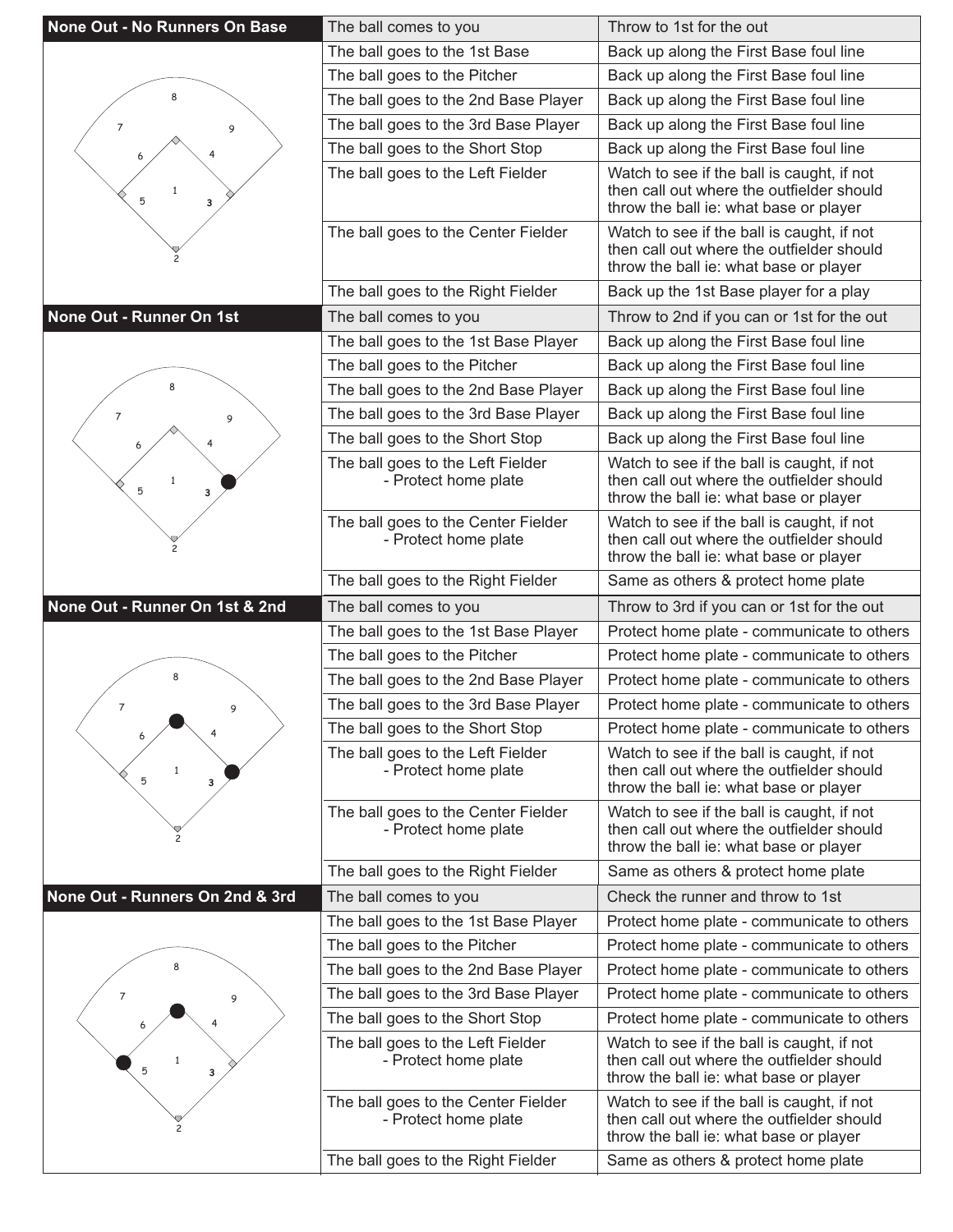| <b>None Out - Bases Loaded</b>          | The ball comes to you                                       | Touch home plate for the lead out                                                                                                 |
|-----------------------------------------|-------------------------------------------------------------|-----------------------------------------------------------------------------------------------------------------------------------|
|                                         | The ball goes to the 1st Base Player                        | Protect home plate - communicate to others                                                                                        |
|                                         | The ball goes to the Pitcher                                | Protect home plate - communicate to others                                                                                        |
| 7<br>9                                  | The ball goes to the 2nd Base Player                        | Protect home plate - communicate to others                                                                                        |
|                                         | The ball goes to the 3rd Base Player                        | Protect home plate - communicate to others                                                                                        |
|                                         | The ball goes to the Short Stop                             | Protect home plate - communicate to others                                                                                        |
| 1<br>5<br>3                             | The ball goes to the Left Fielder<br>- Protect home plate   | Watch to see if the ball is caught, if not<br>then call out where the outfielder should<br>throw the ball ie: what base or player |
|                                         | The ball goes to the Center Fielder<br>- Protect home plate | Watch to see if the ball is caught, if not<br>then call out where the outfielder should<br>throw the ball ie: what base or player |
|                                         | The ball goes to the Right Fielder                          | Same as others & protect home plate                                                                                               |
| <b>None Out</b><br>Runner On 1st & 3rd  | The ball comes to you                                       | Check the runner at home and throw to 2nd<br>or 1st for the out                                                                   |
|                                         | The ball goes to the 1st Base Player                        | Protect home plate - communicate to others                                                                                        |
| 7                                       | The ball goes to the Pitcher                                | Protect home plate - communicate to others                                                                                        |
| 9                                       | The ball goes to the 2nd Base Player                        | Protect home plate - communicate to others                                                                                        |
|                                         | The ball goes to the 3rd Base Player                        | Protect home plate - communicate to others                                                                                        |
| 1<br>5                                  | The ball goes to the Short Stop                             | Protect home plate - communicate to others                                                                                        |
| 3                                       | The ball goes to the Left Fielder                           | Same as if bases were loaded                                                                                                      |
|                                         | The ball goes to the Center Fielder                         | Same as if bases were loaded                                                                                                      |
|                                         | The ball goes to the Right Fielder                          | Same as others and protect home plate                                                                                             |
| <b>None Out</b><br><b>Runner On 3rd</b> | The ball comes to you                                       | Check the runner at 3rd and throw to 1st for<br>the out                                                                           |
|                                         | The ball goes to the 1st Base Player                        | Protect home plate - communicate to others                                                                                        |
|                                         | The ball goes to the Pitcher                                | Protect home plate - communicate to others                                                                                        |
| 7<br>9                                  | The ball goes to the 2nd Base Player                        | Protect home plate - communicate to others                                                                                        |
|                                         | The ball goes to the 3rd Base Player                        | Protect home plate - communicate to others                                                                                        |
|                                         | The ball goes to the Short Stop                             | Protect home plate - communicate to others                                                                                        |
| $\mathbf{1}$<br>5<br>3                  | The ball goes to the Left Fielder<br>- Protect home plate   | Watch to see if the ball is caught, if not<br>then call out where the outfielder should<br>throw the ball ie: what base or player |
|                                         | The ball goes to the Center Fielder<br>- Protect home plate | Watch to see if the ball is caught, if not<br>then call out where the outfielder should<br>throw the ball ie: what base or player |
|                                         | The ball goes to the Right Fielder                          | Same as others & protect home plate                                                                                               |
| <b>None Out</b><br><b>Runner On 2nd</b> | The ball comes to you                                       | Check the runner at 2nd and throw to 1st<br>for the out                                                                           |
|                                         | The ball goes to the 1st Base Player                        | Protect home plate - communicate to others                                                                                        |
|                                         | The ball goes to the Pitcher                                | Protect home plate - communicate to others                                                                                        |
| 7<br>9                                  | The ball goes to the 2nd Base Player                        | Protect home plate - communicate to others                                                                                        |
|                                         | The ball goes to the 3rd Base Player                        | Protect home plate - communicate to others                                                                                        |
|                                         | The ball goes to the Short Stop                             | Protect home plate - communicate to others                                                                                        |
| 5<br>3                                  | The ball goes to the Left Fielder<br>- Protect home plate   | Watch to see if the ball is caught, if not<br>then call out where the outfielder should<br>throw the ball ie: what base or player |
|                                         | The ball goes to the Center Fielder<br>- Protect home plate | Watch to see if the ball is caught, if not<br>then call out where the outfielder should<br>throw the ball ie: what base or player |
|                                         | The ball goes to the Right Fielder                          | Same as others & protect home plate                                                                                               |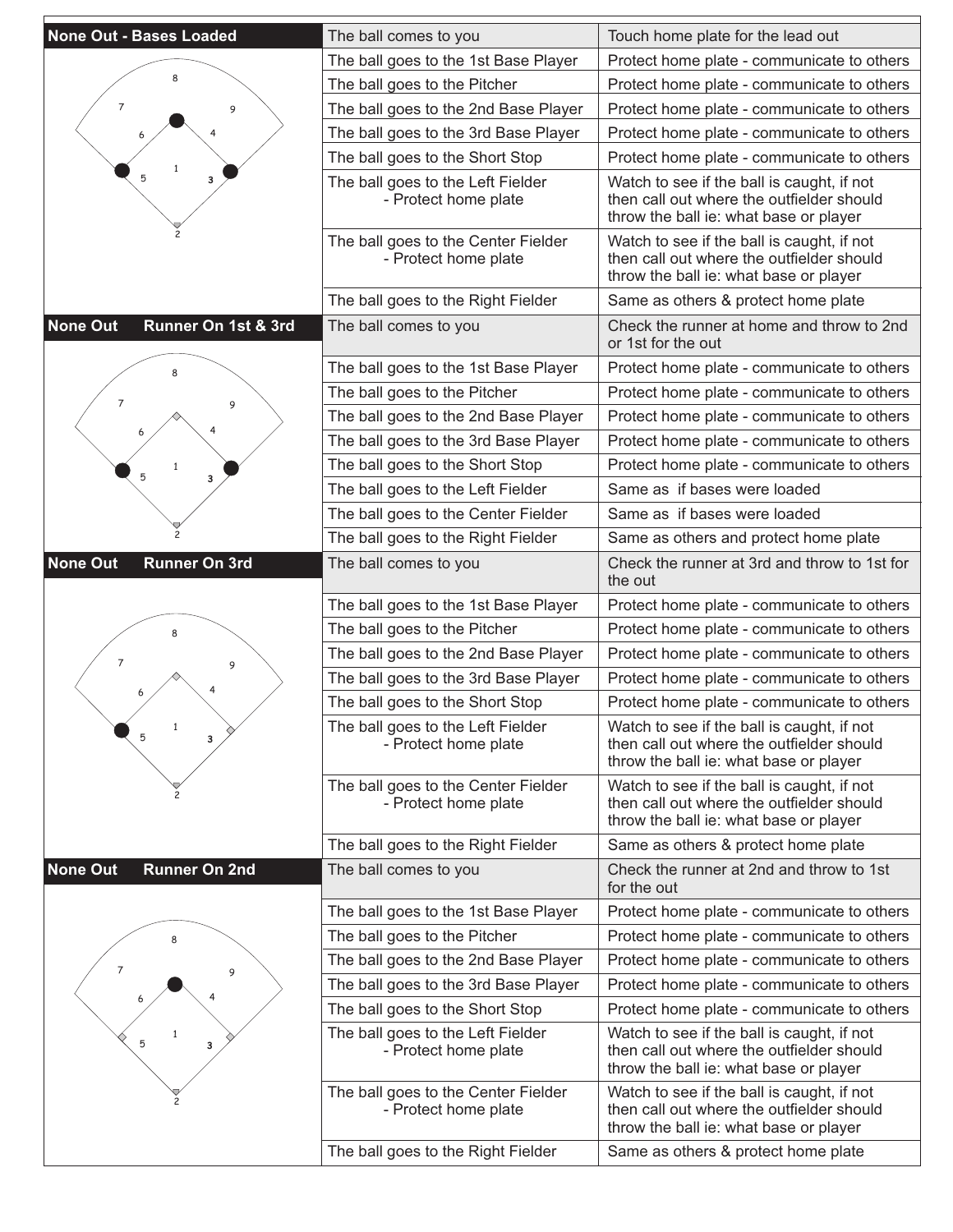| One Out - No Runners On Base   | The ball comes to you                                                                             | Throw to 1st for the out                                                                                                                                                 |
|--------------------------------|---------------------------------------------------------------------------------------------------|--------------------------------------------------------------------------------------------------------------------------------------------------------------------------|
|                                | The ball goes to 1st Base                                                                         | Back up along the First Base foul line                                                                                                                                   |
|                                | The ball goes to the Pitcher                                                                      | Back up along the First Base foul line                                                                                                                                   |
| 8                              | The ball goes to the 2nd Base Player                                                              | Back up along the First Base foul line                                                                                                                                   |
| 7<br>9                         | The ball goes to the 3rd Base Player                                                              | Back up along the First Base foul line                                                                                                                                   |
|                                | The ball goes to the Short Stop                                                                   | Back up along the First Base foul line                                                                                                                                   |
| $\mathbf{1}$<br>5<br>з         | The ball goes to the Left Fielder                                                                 | Watch to see if the ball is caught, if not<br>then call out where the outfielder should<br>throw the ball ie: what base or player                                        |
|                                | The ball goes to the Center Fielder                                                               | Watch to see if the ball is caught, if not<br>then call out where the outfielder should<br>throw the ball ie: what base or player                                        |
|                                | The ball goes to the Right Fielder                                                                | Back up the 1st Base player for a play                                                                                                                                   |
| One Out - Runner On 1st        | The ball comes to you                                                                             | Throw to 2nd if you can or 1st for the out                                                                                                                               |
|                                | The ball goes to the 1st Base Player                                                              | Back up along the First Base foul line                                                                                                                                   |
|                                | The ball goes to the Pitcher                                                                      | Back up along the First Base foul line                                                                                                                                   |
|                                | The ball goes to the 2nd Base Player                                                              | Back up along the First Base foul line                                                                                                                                   |
| 7<br>9                         | The ball goes to the 3rd Base Player                                                              | Back up along the First Base foul line                                                                                                                                   |
|                                | The ball goes to the Short Stop                                                                   | Back up along the First Base foul line                                                                                                                                   |
| $\mathbf{1}$<br>5<br>3         | The ball goes to the Left Fielder<br>- Protect home plate                                         | Watch to see if the ball is caught, if not<br>then call out where the outfielder should<br>throw the ball ie: what base or player                                        |
|                                | The ball goes to the Center Fielder<br>- Protect home plate                                       | Watch to see if the ball is caught, if not<br>then call out where the outfielder should<br>throw the ball ie: what base or player                                        |
|                                | The ball goes to the Right Fielder                                                                | Same as others & protect home plate                                                                                                                                      |
|                                |                                                                                                   |                                                                                                                                                                          |
| One Out - Runner On 1st & 2nd  | The ball comes to you                                                                             | Throw to 3rd if you can or 1st for the out                                                                                                                               |
|                                | The ball goes to the First Base Player                                                            | Protect home plate - communicate to others                                                                                                                               |
|                                | The ball goes to the Pitcher                                                                      | Protect home plate - communicate to others                                                                                                                               |
| 8                              | The ball goes to the 2nd Base Player                                                              | Protect home plate - communicate to others                                                                                                                               |
| $\overline{7}$<br>9            | The ball goes to the 3rd Base Player                                                              | Protect home plate - communicate to others                                                                                                                               |
| 6                              | The ball goes to the Short Stop                                                                   | Protect home plate - communicate to others                                                                                                                               |
| $\mathbf{1}$<br>5<br>3         | The ball goes to the Left Fielder<br>- Protect home plate                                         | Watch to see if the ball is caught, if not<br>then call out where the outfielder should<br>throw the ball ie: what base or player                                        |
|                                | The ball goes to the Center Fielder<br>- Protect home plate                                       | Watch to see if the ball is caught, if not<br>then call out where the outfielder should<br>throw the ball ie: what base or player                                        |
|                                | The ball goes to the Right Fielder                                                                | Same as others & protect home plate                                                                                                                                      |
| One Out - Runners On 2nd & 3rd | The ball comes to you                                                                             | Check the runner and throw to 1st                                                                                                                                        |
|                                | The ball goes to the 1st Base Player                                                              | Protect home plate - communicate to others                                                                                                                               |
|                                | The ball goes to the Pitcher                                                                      | Protect home plate - communicate to others                                                                                                                               |
| 8                              | The ball goes to the 2nd Base Player                                                              | Protect home plate - communicate to others                                                                                                                               |
| 7<br>9                         | The ball goes to the 3rd Base Player                                                              | Protect home plate - communicate to others                                                                                                                               |
|                                | The ball goes to the Short Stop                                                                   | Protect home plate - communicate to others                                                                                                                               |
| $\mathbf{1}$<br>5<br>3         | The ball goes to the Left Fielder<br>- Protect home plate                                         | Watch to see if the ball is caught, if not<br>then call out where the outfielder should<br>throw the ball ie: what base or player                                        |
|                                | The ball goes to the Center Fielder<br>- Protect home plate<br>The ball goes to the Right Fielder | Watch to see if the ball is caught, if not<br>then call out where the outfielder should<br>throw the ball ie: what base or player<br>Same as others & protect home plate |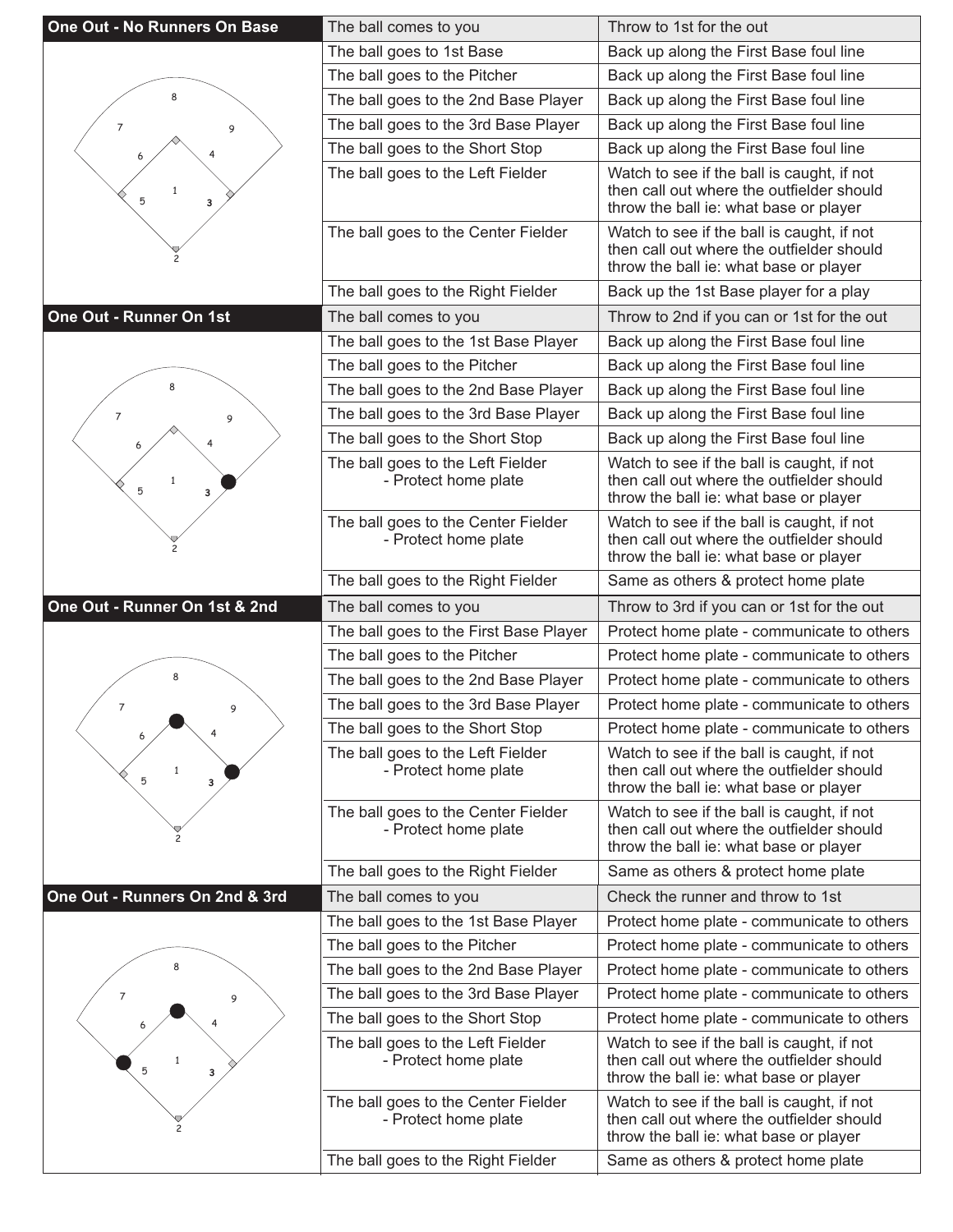| <b>One Out - Bases Loaded</b>   | The ball comes to you                                       | Touch home plate for the lead out                                                                                                 |
|---------------------------------|-------------------------------------------------------------|-----------------------------------------------------------------------------------------------------------------------------------|
|                                 | The ball goes to the 1st Base Player                        | Protect home plate - communicate to others                                                                                        |
|                                 | The ball goes to the Pitcher                                | Protect home plate - communicate to others                                                                                        |
| 7<br>9                          | The ball goes to the 2nd Base Player                        | Protect home plate - communicate to others                                                                                        |
|                                 | The ball goes to the 3rd Base Player                        | Protect home plate - communicate to others                                                                                        |
|                                 | The ball goes to the Short Stop                             | Protect home plate - communicate to others                                                                                        |
| 1<br>5<br>3                     | The ball goes to the Left Fielder<br>- Protect home plate   | Watch to see if the ball is caught, if not<br>then call out where the outfielder should<br>throw the ball ie: what base or player |
|                                 | The ball goes to the Center Fielder<br>- Protect home plate | Watch to see if the ball is caught, if not<br>then call out where the outfielder should<br>throw the ball ie: what base or player |
|                                 | The ball goes to the Right Fielder                          | Same as others & protect home plate                                                                                               |
| One Out<br>Runner On 1st & 3rd  | The ball comes to you                                       | Check the runner at home and throw to 2nd<br>or 1st for the out                                                                   |
|                                 | The ball goes to the 1st Base Player                        | Protect home plate - communicate to others                                                                                        |
|                                 | The ball goes to the Pitcher                                | Protect home plate - communicate to others                                                                                        |
| 7<br>9                          | The ball goes to the 2nd Base Player                        | Protect home plate - communicate to others                                                                                        |
|                                 | The ball goes to the 3rd Base Player                        | Protect home plate - communicate to others                                                                                        |
| 1                               | The ball goes to the Short Stop                             | Protect home plate - communicate to others                                                                                        |
| 5<br>3                          | The ball goes to the Left Fielder                           | Same as if bases were loaded                                                                                                      |
|                                 | The ball goes to the Center Fielder                         | Same as if bases were loaded                                                                                                      |
|                                 | The ball goes to the Right Fielder                          | Same as others and protect home plate                                                                                             |
| One Out<br><b>Runner On 3rd</b> | The ball comes to you                                       | Check the runner at 3rd and throw to 1st for<br>the out                                                                           |
|                                 | The ball goes to the 1st Base Player                        | Protect home plate - communicate to others                                                                                        |
|                                 | The ball goes to the Pitcher                                | Protect home plate - communicate to others                                                                                        |
| 7<br>9                          | The ball goes to the 2nd Base Player                        | Protect home plate - communicate to others                                                                                        |
|                                 | The ball goes to the 3rd Base Player                        | Protect home plate - communicate to others                                                                                        |
|                                 | The ball goes to the Short Stop                             | Protect home plate - communicate to others                                                                                        |
| $\mathbf{1}$<br>5<br>3          | The ball goes to the Left Fielder<br>- Protect home plate   | Watch to see if the ball is caught, if not<br>then call out where the outfielder should<br>throw the ball ie: what base or player |
|                                 | The ball goes to the Center Fielder<br>- Protect home plate | Watch to see if the ball is caught, if not<br>then call out where the outfielder should<br>throw the ball ie: what base or player |
|                                 | The ball goes to the Right Fielder                          | Same as others & protect home plate                                                                                               |
| One Out<br><b>Runner On 2nd</b> | The ball comes to you                                       | Check the runner at 2nd and throw to 1st<br>for the out                                                                           |
|                                 | The ball goes to the 1st Base Player                        | Protect home plate - communicate to others                                                                                        |
|                                 | The ball goes to the Pitcher                                | Protect home plate - communicate to others                                                                                        |
| 7<br>9                          | The ball goes to the 2nd Base Player                        | Protect home plate - communicate to others                                                                                        |
|                                 | The ball goes to the 3rd Base Player                        | Protect home plate - communicate to others                                                                                        |
|                                 | The ball goes to the Short Stop                             | Protect home plate - communicate to others                                                                                        |
| 5<br>з                          | The ball goes to the Left Fielder<br>- Protect home plate   | Watch to see if the ball is caught, if not<br>then call out where the outfielder should<br>throw the ball ie: what base or player |
|                                 | The ball goes to the Center Fielder<br>- Protect home plate | Watch to see if the ball is caught, if not<br>then call out where the outfielder should<br>throw the ball ie: what base or player |
|                                 | The ball goes to the Right Fielder                          | Same as others & protect home plate                                                                                               |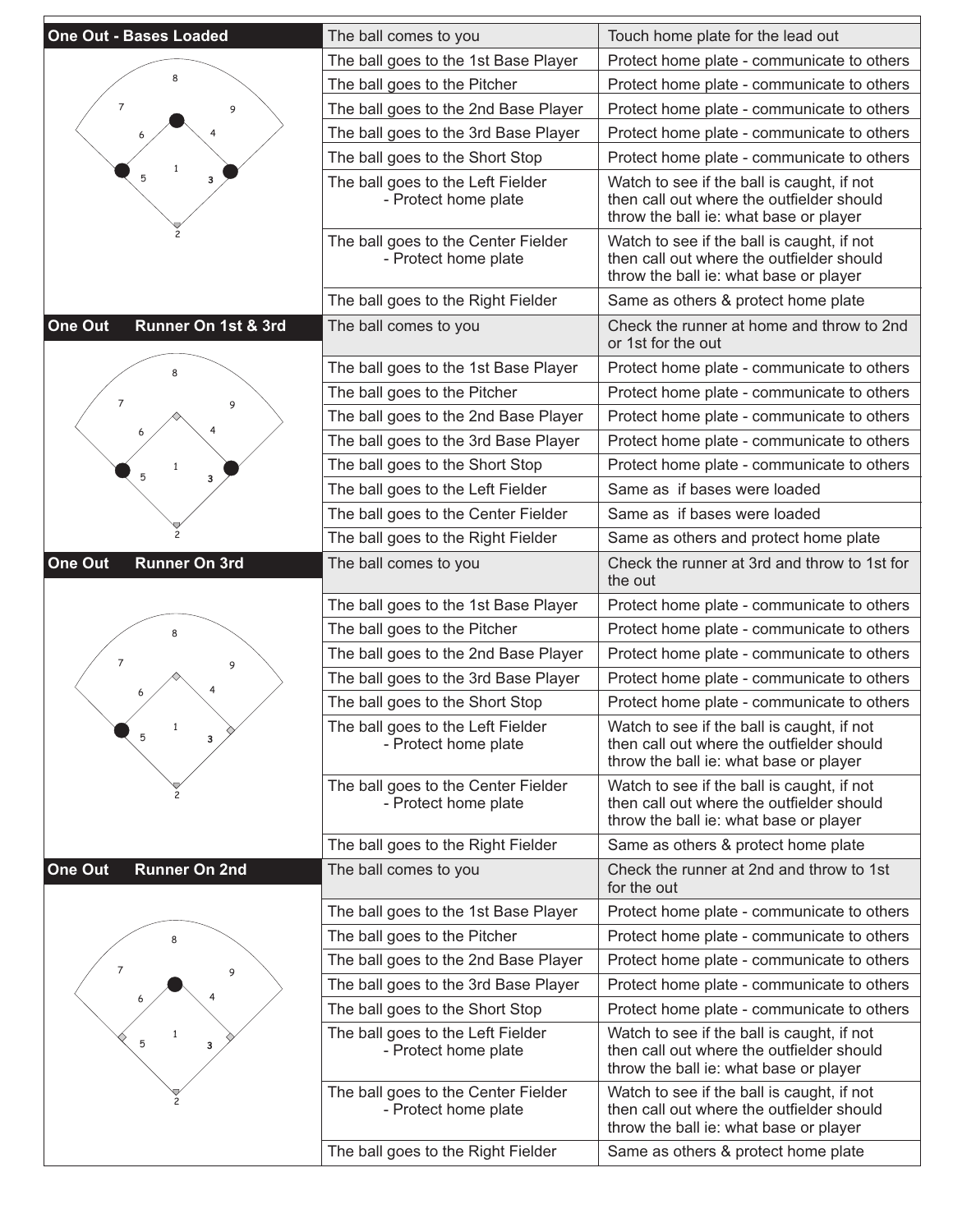| Two Out - No Runners On Base   | The ball comes to you                                       | Throw to 1st for the out                                                                                                          |
|--------------------------------|-------------------------------------------------------------|-----------------------------------------------------------------------------------------------------------------------------------|
|                                | The ball goes to 1st Base                                   | Back up along the First Base foul line                                                                                            |
|                                | The ball goes to the Pitcher                                | Back up along the First Base foul line                                                                                            |
| 8                              | The ball goes to the 2nd Base Player                        | Back up along the First Base foul line                                                                                            |
| $\overline{7}$<br>9            | The ball goes to the 3rd Base Player                        | Back up along the First Base foul line                                                                                            |
|                                | The ball goes to the Short Stop                             | Back up along the First Base foul line                                                                                            |
| $\mathbf{1}$<br>5<br>з         | The ball goes to the Left Fielder                           | Watch to see if the ball is caught, if not<br>then call out where the outfielder should<br>throw the ball ie: what base or player |
|                                | The ball goes to the Center Fielder                         | Watch to see if the ball is caught, if not<br>then call out where the outfielder should<br>throw the ball ie: what base or player |
|                                | The ball goes to the Right Fielder                          | Back up the 1st Base player for a play                                                                                            |
| Two Out - Runner On 1st        | The ball comes to you                                       | Throw to 1st or 2nd for the out                                                                                                   |
|                                | The ball goes to the 1st Base Player                        | Back up along the First Base foul line                                                                                            |
|                                | The ball goes to the Pitcher                                | Back up along the First Base foul line                                                                                            |
|                                | The ball goes to the 2nd Base Player                        | Back up along the First Base foul line                                                                                            |
| $\overline{7}$<br>9            | The ball goes to the 3rd Base Player                        | Back up along the First Base foul line                                                                                            |
|                                | The ball goes to the Short Stop                             | Back up along the First Base foul line                                                                                            |
| 1<br>5<br>3                    | The ball goes to the Left Fielder<br>- Protect home plate   | Watch to see if the ball is caught, if not<br>then call out where the outfielder should<br>throw the ball ie: what base or player |
|                                | The ball goes to the Center Fielder<br>- Protect home plate | Watch to see if the ball is caught, if not<br>then call out where the outfielder should<br>throw the ball ie: what base or player |
|                                | The ball goes to the Right Fielder                          | Same as others & protect home plate                                                                                               |
|                                |                                                             |                                                                                                                                   |
| Two Out - Runner On 1st & 2nd  | The ball comes to you                                       | Throw to 1st or 3rd for the out                                                                                                   |
|                                | The ball goes to the 1st Base Player                        | Protect home plate - communicate to others                                                                                        |
|                                | The ball goes to the Pitcher                                | Protect home plate - communicate to others                                                                                        |
| 8                              | The ball goes to the 2nd Base Player                        | Protect home plate - communicate to others                                                                                        |
| 7<br>9                         | The ball goes to the 3rd Base Player                        | Protect home plate - communicate to others                                                                                        |
| 6                              | The ball goes to the Short Stop                             | Protect home plate - communicate to others                                                                                        |
| $\mathbf{1}$<br>5<br>3         | The ball goes to the Left Fielder<br>- Protect home plate   | Watch to see if the ball is caught, if not<br>then call out where the outfielder should<br>throw the ball ie: what base or player |
|                                | The ball goes to the Center Fielder<br>- Protect home plate | Watch to see if the ball is caught, if not<br>then call out where the outfielder should<br>throw the ball ie: what base or player |
|                                | The ball goes to the Right Fielder                          | Same as others & protect home plate                                                                                               |
| Two Out - Runners On 2nd & 3rd | The ball comes to you                                       | Throw to 1st for the out                                                                                                          |
|                                | The ball goes to the 1st Base Player                        | Protect home plate - communicate to others                                                                                        |
|                                | The ball goes to the Pitcher                                | Protect home plate - communicate to others                                                                                        |
| 8                              | The ball goes to the 2nd Base Player                        | Protect home plate - communicate to others                                                                                        |
| 7<br>9                         | The ball goes to the 3rd Base Player                        | Protect home plate - communicate to others                                                                                        |
|                                | The ball goes to the Short Stop                             | Protect home plate - communicate to others                                                                                        |
| 5<br>3                         | The ball goes to the Left Fielder<br>- Protect home plate   | Watch to see if the ball is caught, if not<br>then call out where the outfielder should<br>throw the ball ie: what base or player |
|                                | The ball goes to the Center Fielder<br>- Protect home plate | Watch to see if the ball is caught, if not<br>then call out where the outfielder should<br>throw the ball ie: what base or player |